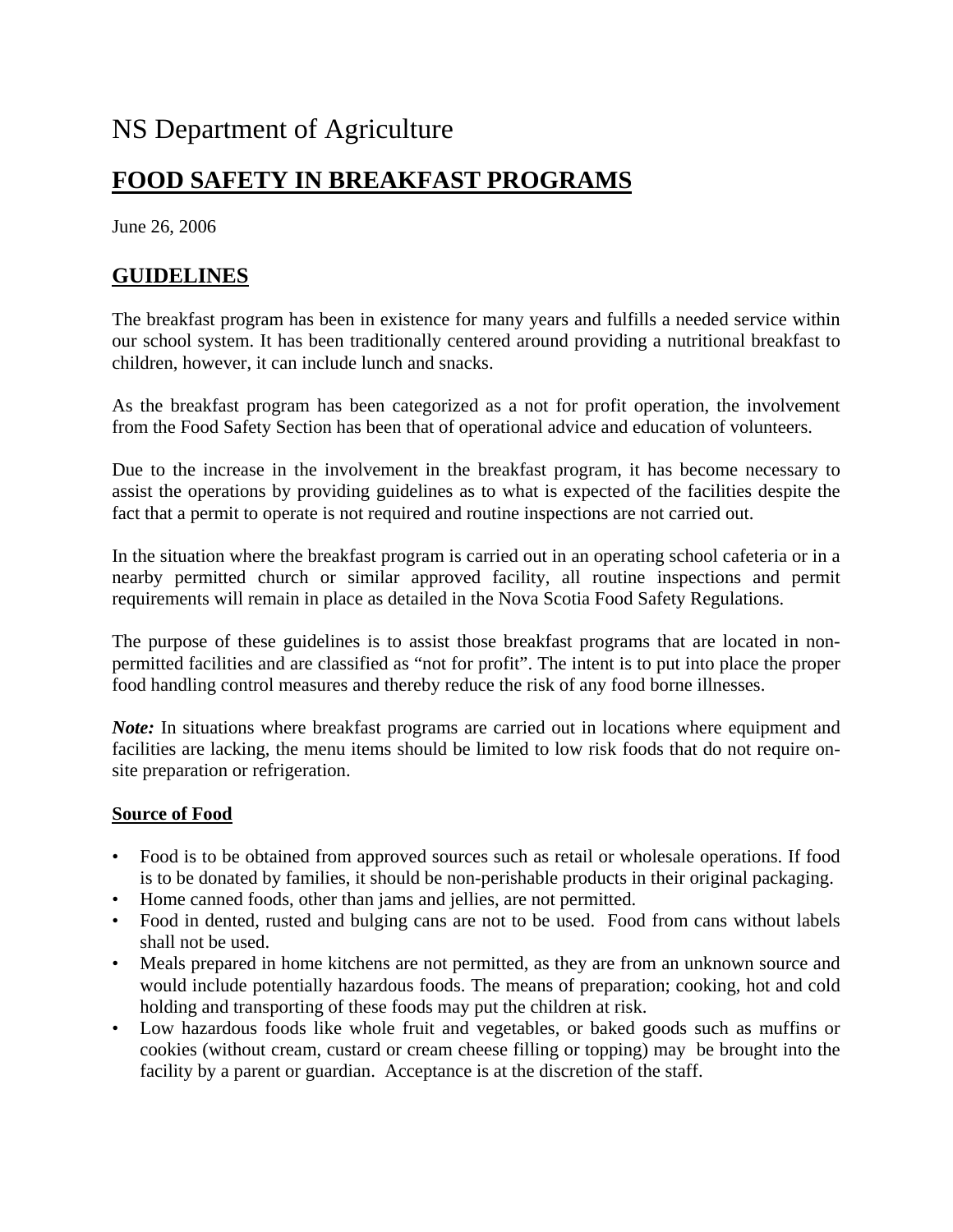• Fruits and vegetables must be washed before serving. Peeling and cutting should be done at the facility by staff.

#### **General Facility Considerations**

The food preparation area for the breakfast program should be a dedicated area where the food can be prepared in a safe and appropriate manner.

In the room where food is prepared:

- Floors, walls and ceilings should be of a washable nature and not pose any risks of contaminating food. Carpeted floors should be avoided.
- Lighting should be adequate to enable safe food handling and subsequent cleaning.
- A supply of potable, safe, drinkable water.
- Adequate washroom facilities available to food handlers and children.
- All counters and work surfaces are to be of a washable, easily maintainable material.
- Adequate food storage consisting of cupboards, shelving or a food storage room where food can be stored at least 6 inches above the floor.

#### **Equipment**

Overall equipment is dictated by the type and amount of food preparation being carried out.

- Refrigeration equipment capable of maintaining a temperature of  $4^0C$  ( $40^0F$ ) or less for all perishable food such as milk, eggs and similar protein foods. A thermometer should be present inside the refrigerator to allow monitoring of the correct temperature.
- A refrigerator dedicated for the breakfast program is recommended. If a shared refrigerator is necessary, then food intended for the breakfast program shall be identified and separated from other foods in the refrigerator.Foods must be stored in the refrigerator in a manner that prevents cross contamination.
- Stove, oven or similar equipment capable of heating foods to adequate cooking temperatures and maintaining hot food at a minimum temperature of  $60^{\circ}$ C (140<sup>o</sup>F).
- Utensils of plastic or metal construction of a size that can be easily washed (e.g. fit in sinks or dishwasher).
- Frozen foods shall be kept in a freezer unit capable of maintaining the food at a temperature of  $18^0C (0^0F)$

#### **Handwashing**

Handwashing is crucial in preventing contamination of food and disease transmission in the food service industry. All food preparation areas should have an available handwashing sink with hot and cold running water, equipped with liquid soap and paper towels in suitable dispensers.

Food handlers must wash their hands prior to preparing food and following any practices that would contaminate their hands such as: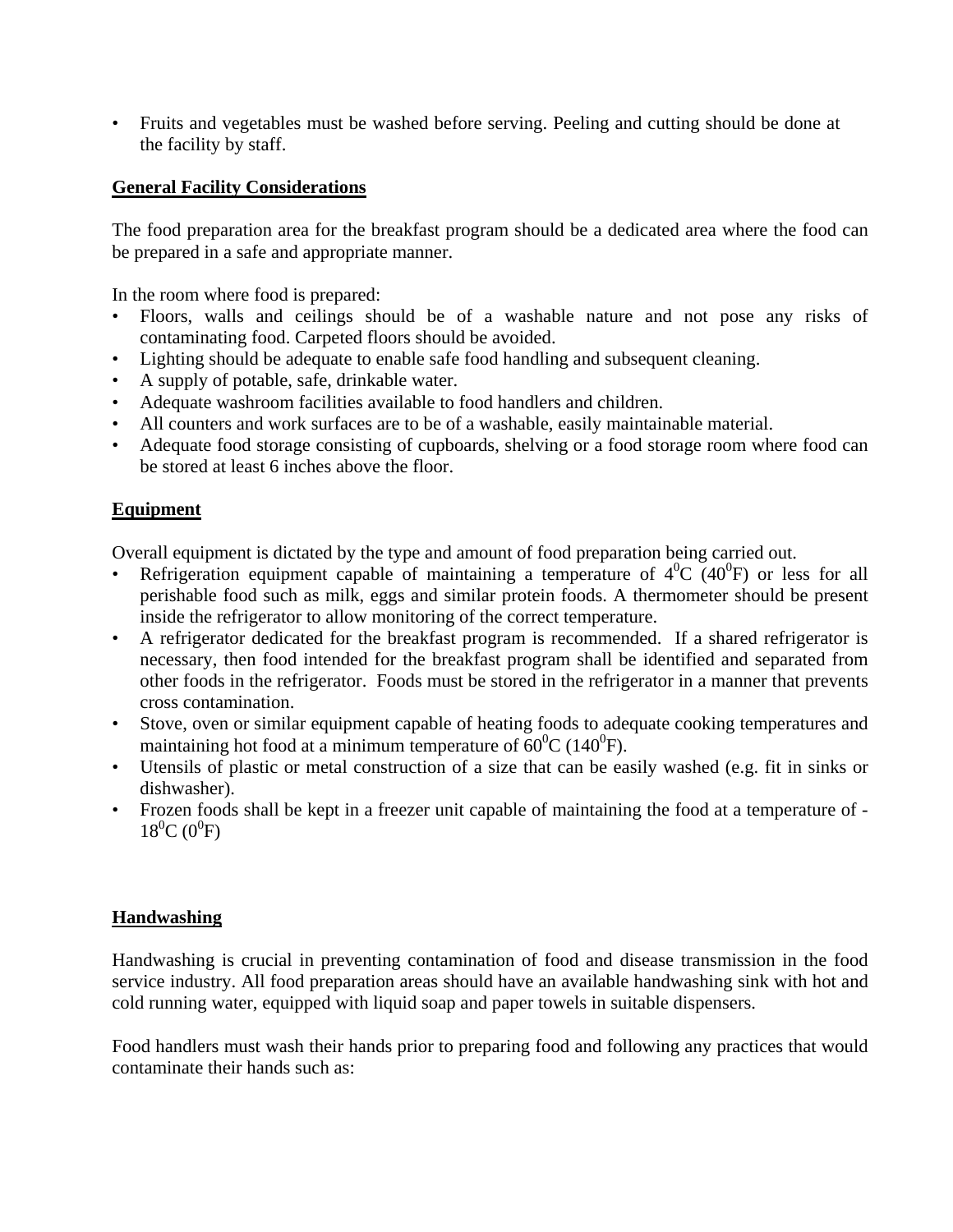- Coughing or sneezing or using a tissue
- Using the washroom
- **Smoking**
- **Eating**
- **Handling raw meats**
- Handling dirty dishes
- Handling chemicals
- Handling garbage or trash
- Touching hair or nose

In addition, proper handwashing practices should be reinforced with the children prior to eating. The children should be encouraged to wash their hands at available school facilities.

#### **Dishwashing**

Dishes and utensils must be washed and sanitized. This may be done by using a domestic dishwasher or through a three unit dishwashing procedure (wash, rinse, sanitize). For existing facilities with two compartment sink, a dish pan or other suitable container can be used for the third step.

When domestic dishwashers are used, a hot water sanitizing cycle with water temperature capable of reaching  $63^{\circ}C$  (145 $^{\circ}F$ ) is recommended. A detergent/sanitizer should be used. Most manufacturers require a minimum operating temperature of  $60^{\circ}$ C -  $63^{\circ}$ C (140<sup>°</sup>F-145<sup>°</sup>F) and provide a booster heater for the initial wash temperature and sanitizing rinse. Domestic dishwashers are not usually equipped by the manufacturer with a chemical feed for addition of sanitizers.

Domestic dishwashers are not recommended for large volumes of dishes and utensils where more than three loadings are necessary to wash all dishes from one meal. The average dishwasher cycle for domestic dishwashers is approximately one hour with an additional minute needed for each  $0.5^{\circ}$ C (1<sup>o</sup>F) rise in temperature. To heat water from 49<sup>o</sup>C to 63<sup>o</sup>C (120<sup>o</sup>F to 145<sup>o</sup>F) will require approximately an additional 25 minutes.

#### **Food Handling Practices**

Basic food handling practices are centered around four common principals which are clean, separate, cook and chill. (Refer to FightBac web site in additional information)

#### *Clean refers to:*

• Handwashing which must be practiced by all food handlers and should also be encouraged by the children prior to eating.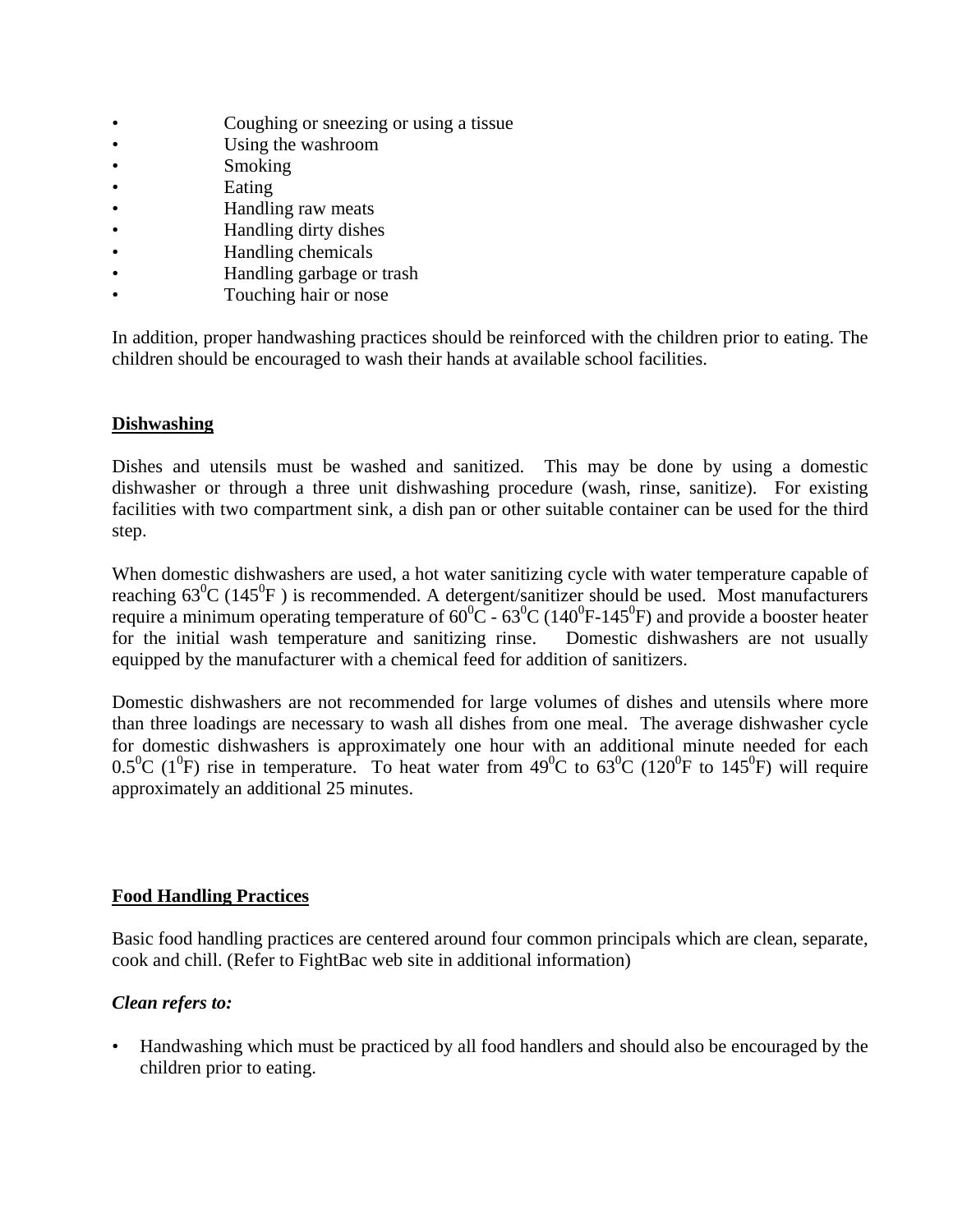- Washing of food such as fruit and vegetables prior to cutting or eating whole.
- Washing of all food handling surfaces and eating surfaces with soap and water followed by sanitizing. Sanitizing can be done by wiping the area with a solution of  $\frac{1}{2}$  to 1 teaspoon household bleach to one litre of water and allowing it to dry or remain at least 30 seconds prior to removing.

#### *Separate refers to:*

- Keep raw and cooked, ready to eat foods separate such as store raw meats below cooked foods in the refrigerator and never prepare raw and cooked foods together.
- Clean and sanitize all cutting boards especially after handling raw foods prior to handling cooked or ready to eat foods.
- Wash hands at all times especially after handling raw foods.
- Arrange the flow of the kitchen such that raw meats are handled in a separate area away from ready to eat foods.
- When dealing with issues of allergies:
	- 1) food handlers should be made aware of childrens' allergies
	- 2) ingredients should be known for each menu item
	- 3) recipes should remain consistent by using the same ingredients each time
	- 4) prepare special allergy related items in separate area that can be thoroughly cleaned in order to prevent cross-contamination
		- 5) **have a response plan in place** (contact phone numbers, emergency response, etc.)

#### *Cook refers to:*

- Cook food to the required internal temperature. (Refer to Food Safety website: Food Thermometers for Safe Cooking in additional information)
- Where possible use food thermometers to check hot and cold temperatures (Refer to Food Safety website: Food Thermometers for Safe Cooking in additional information)
- Reheat hot foods to a minimum temperature of  $74^{\circ}$ C (165 $^{\circ}$ F)

#### *Cooling refers to:*

- Keep cold foods at  $4^0C$  (40<sup>0</sup>F) or lower
- Cool hot foods rapidly in small batches or shallow pans no deeper than 2 inches in the refrigerator or ice water bath. Leave corner(s) uncovered to allow heat to escape.
- Cool hot foods from  $60^{\circ}$ C  $20^{\circ}$ C (140<sup>o</sup>F  $68^{\circ}$ F) within 2 hours and then  $20^{\circ}$ C  $4^{\circ}$ C ( $68^{\circ}$ F - $40^0$ F) within 4 hours